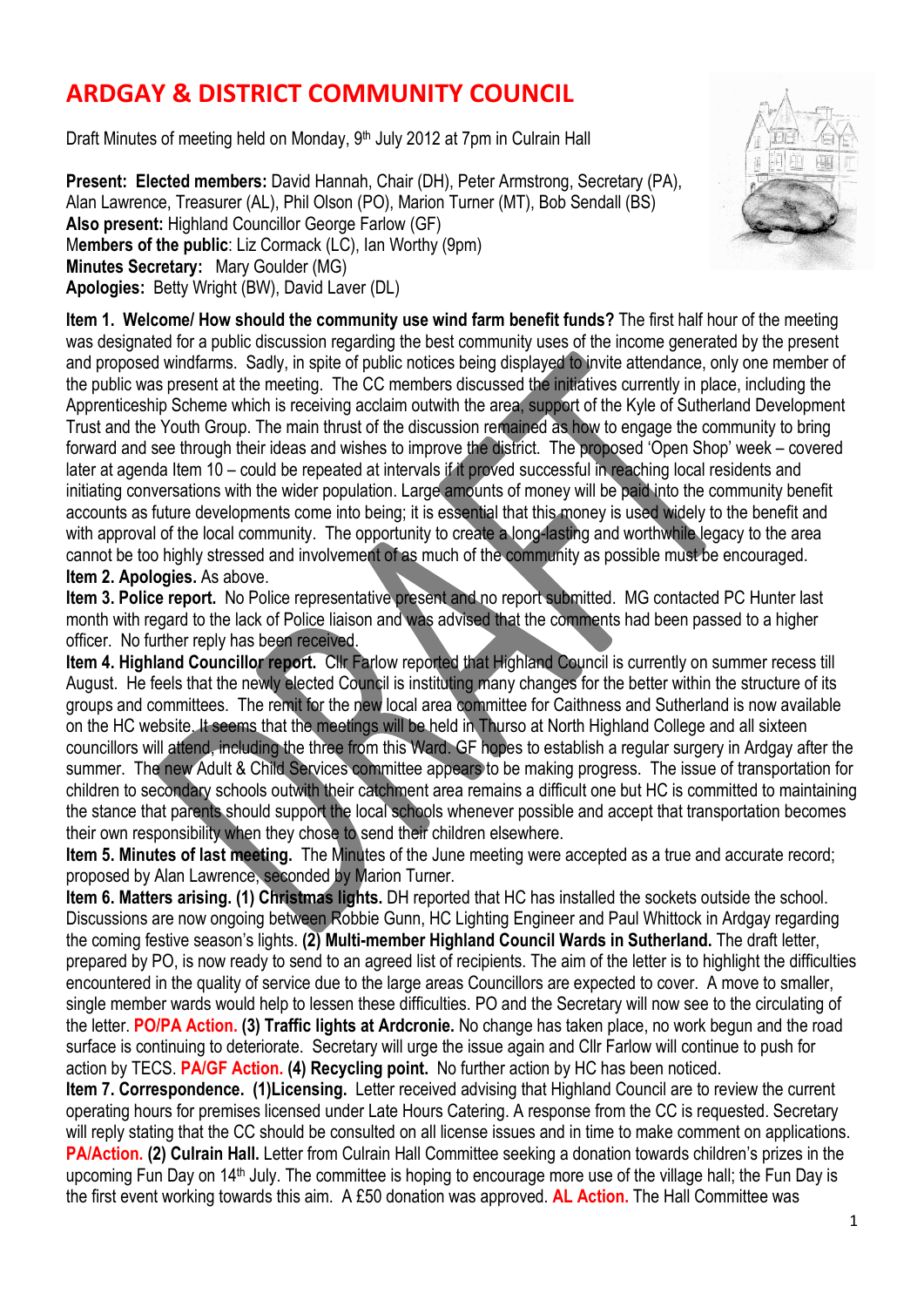encouraged to make such applications further in advance in future, to specify the value of the prizes or the project, and to consider applying for community benefit funding. Liz Cormack was asked if she could make enquiries in Culrain to find someone willing to become the Culrain representative to the Community Council as currently there is no such link. **(3) Chemist application.** Secretary will reply supporting the application by Gareth Dixon of Mitchell's Chemist for inclusion on the Pharmaceutical list with the intention of opening a new dispensing chemists in Bonar Bridge at the old paper shop premises. **PA Action. (4) Letter to The Northern Times.** There were two parts to the letter from Mr Neil McInnes published in the paper last week. With regard to the complaint made by Mr McInnes that a Community Councillor was taking his picture recently in Bonar Bridge, the following statement was issued: "The opening accusation in the letter is very far from true. While out borrowing books from the library the CC member had observed two loaded timber lorries coming down the Lairg Road. This is contrary to the agreement with the Highland Council which states that they should never be travelling loaded within 20 minutes of each other. Because this results in damage to the roads the CC member was, in fact, getting organised to snap the photos of the next two to appear with a view to making a report to the Highland Council as we are constantly being advised to do. The CC member was actually taking time out of a trip to the library to do something constructive on behalf of the community." Cllr Farlow will speak to TECS with regard to log lorries flaunting the recommended twenty minute time lapse between lorries and urging the reinforcement of this with the haulage companies. **GF Action.** With regard to the second part of Mr McInnes' letter each item received individual attention. (i) 40 mph speed limit on the road between Ardgay and Bonar Bridge. This has been discussed in the past with Highland Council. The CC has been advised that such a limit will not be considered as it is deemed impossible to Police it effectively. (ii) Struie Place pavement. Although not raised directly to the CC, Cllr Farlow is aware of the problem and it has been passed to John Clark, TECs officer in Bonar for action. (iii) Parking for coaches. The picnic area at South Bonar is not a coach park and could only be made into one by removal of many of the features which make it an attractive picnic spot. Both Ardgay and Creich CCs are aware of parking issues in the villages; finding a suitable area for a coach park would be very difficult, especially with access to shops and businesses, but it was agreed that further discussion between the two CCs should be instigated. (iv) Drainage at the Bonar Bridge football pitch. Again this is an issue that has been much discussed in the past. The club has received full support from the CC, especially through awards from the Beinn Tharsuinn Community Benefit Fund. It is understood that discussions are ongoing with Highland Council seeking a solution to the long running drainage problems. Having considered all points from Mr McInnes' letter it was felt that minuting the discussions at this open meeting was sufficient response and no further reply was necessary. Disappointment was registered that Mr McInnes had taken the step of writing to the paper without first approaching the Community Council directly.

**Item 8. Windfarms update. Rosehall.** Nothing new. **Achany.** Next panel meeting in August. **Sallachy.** It is hoped that an agreement will be signed soon with regard to the Community Benefit agreement. Admirable work has been carried out on this by all three local Community Councils. **Glenmorie.** An addendum to the EIA has been prepared by the developers; Secretary will re-submit CC letter with comments. **PA Action. Dalnessie.** Nothing new at this time. **Coire na Cloiche.** A meeting suggested for September/October to include the developer and Creich, Ardross and Edderton CC representatives to discuss Community Benefit arrangements.

David Hannah and Marion Turner will continue to work as the A&DCC community benefit negotiators. It was suggested that perhaps Betty Wright or David Laver could take over dealing with new planning applications for windfarms as they come in to the CC. MT agreed to circulate a basic spreadsheet which would provide information on all current and proposed windfarms within the CC area. **MT Action.** 

**Item 9. Treasurer's report.** The Treasurer's Account balance stands at £965.91 with outstanding liabilities of £84.30; Project Account at £2,783.39 with outstanding payments of £543.20 and the Toilets Account at £299.65. The summer newsletter cost £450, a £100 donation was made to the Flag Raising Ceremony at Drummuie and £50 was donated to Frances Hull towards Jamboree attendance. This year's Highland Council grant has not yet been received in spite of the audited accounts being submitted to the Ward Manager in April and the AGM minutes supplied in June.

**Item 10. Open Shop Week.** It had been decided to hold the Open Shop Week during the first week in August but it has now transpired that the village hall will be closed for around a month for important survey work to be carried out. After some discussion it was agreed that the gazebo will be used instead of the hall with the benefit that it can be moved around the village in the hope of reaching out to more people. This will now be done over August 1<sup>st</sup>, 2<sup>nd</sup> and 3<sup>rd</sup> with the gazebo in Carron Place on the morning of Wednesday 1<sup>st</sup>, in Oakwood Place on the morning of Thursday 2<sup>nd</sup> and in Struie Place on the morning of Friday 3<sup>rd</sup>. It is hoped that enough CC members and volunteers will be